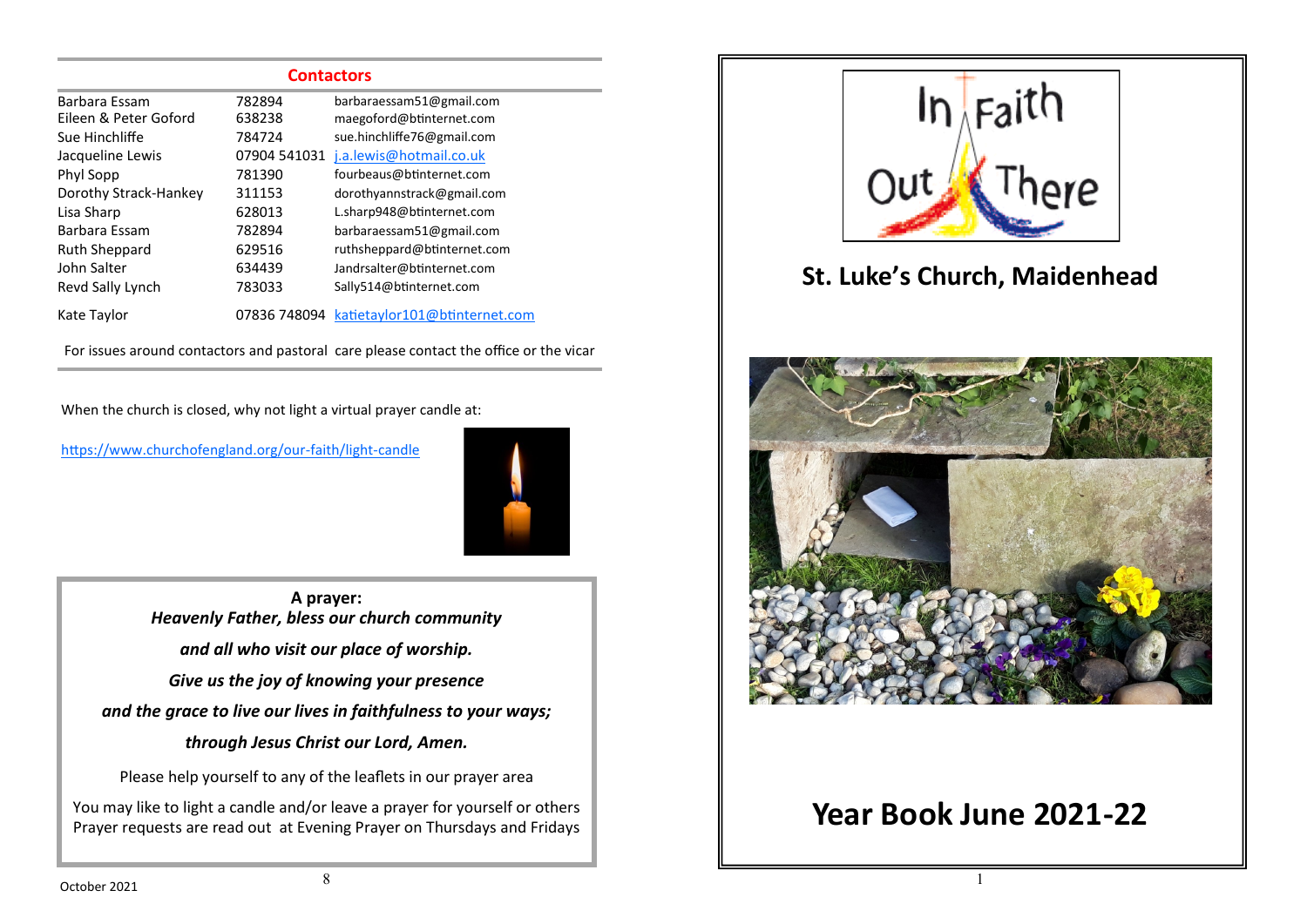### **Welcome to St. Luke's…**

'*This is none other than the house of God, this is the gate of heaven.'* (Genesis 28. 17)

St Luke's Church community worships in an attractive, mid-Victorian building near the centre of Maidenhead. We are an inclusive, broad community. Our worship is varied, ranging from specially devised services around contemporary themes to set liturgies from Common Worship and the Book of Common Prayer. Our choir and musicians enrich our worship.

 Many who come find our church to be a place of comfort, resource and challenge for their lives. We warmly welcome all who wish to share this journey of faith.

 This directory is designed to help you make contact with different people and aspects of church life. We are blessed with a beautiful building, dating from 1866, re-ordered at various times, most recently in 2017/8, and we love worshiping God here, but 'Church' is really about community and people. Anyone can be part of our community 'church'.

### *Our Vision:*

Our vision is to be an inclusive church which is 'In Faith, Out There', bringing Jesus' healing and wholeness to people around us. With the whole Diocese of Oxford we seek to become more Christ-like as we live out his teaching and example.

#### *Our Mission:*

At St Luke's we aim to grow in faith and encourage each other along the way. As Christian people, strengthened and enthused by our faith in God, Father, Son and Holy Spirit, we are committed to spreading the light of the Gospel into our community, our nation and our world. We are responding to the vision of the Diocese of Oxford to live out the Beatitudes (Matthew 5. 1-10) by trying to be more compassionate, contemplative and courageous disciples of Jesus.

### *Our Values:*

*Inclusivity Creativity Generosity Wholeness Hospitality* 

*If you are new to St Luke's – a very warm welcome. Please do complete a sheet with your contact details so that we can keep in touch with you and drop it in– and come do back.* 

| <b>The Parochial Church Council</b> |                      |                                            |                          |  |
|-------------------------------------|----------------------|--------------------------------------------|--------------------------|--|
| <b>PCC Secretary</b>                | Ralph Hinchliffe     | 01628 784727 stlukes.pccsec@gmail.com      |                          |  |
| <b>PCC Treasurer</b>                | treasurer@           | stlukeschurch maidenhead.org.uk            |                          |  |
| Electoral Roll Officer              | Parish Office        |                                            |                          |  |
| Gift Aid Secretary                  | Kim Rumble           | 07973 294082 kim.rumble@live.co.uk         |                          |  |
| Safeguarding Officer                | Barbara Essam        | 01628 782894                               | barbaraessam51@gmail.com |  |
| Health & Safety Officer             | Mike Mason           | 01628 628013 mike.mason2655@btinternet.com |                          |  |
| Members of the PCC 2021 $-22$       |                      |                                            |                          |  |
| Revd Sally Lynch (Chair)            | Revd Terrie Robinson | Revd. Phyllis Sopp                         |                          |  |
| John Salter (Vice Chair)            | Ralph Hinchliffe     |                                            |                          |  |
| Rachel Beaumont                     | Eileen Goford        | Ruth Sheppard                              |                          |  |
| Jacqueline Lewis                    | Adam Went            | Aaron Wilson                               |                          |  |
| Jeanette Lock                       | Mike Mason           | Kim Rumble                                 |                          |  |
|                                     |                      |                                            |                          |  |

## **Deanery Synod Reps**

Ian Gilchrist

### **Meeting Dates 2022-22** by Zoom, if necessary

**PCC:**  $5^{th}$  October  $11<sup>th</sup>$  January (2022) **Annual Meeting:** Sunday 6th March 2022 **Standing Committee:** 21st Sept. 23rd November 1st February (2022)



### **Deanery Synod officers**

| Area Dean: Revd Ainsley Swift | 01628 633113 |
|-------------------------------|--------------|
| Lay Chair: Jim Tucker         | 01628 673685 |
| Secretary: Thomas Walton      | 01628 630949 |
| Treasurer: Richard Thorogood  |              |
|                               |              |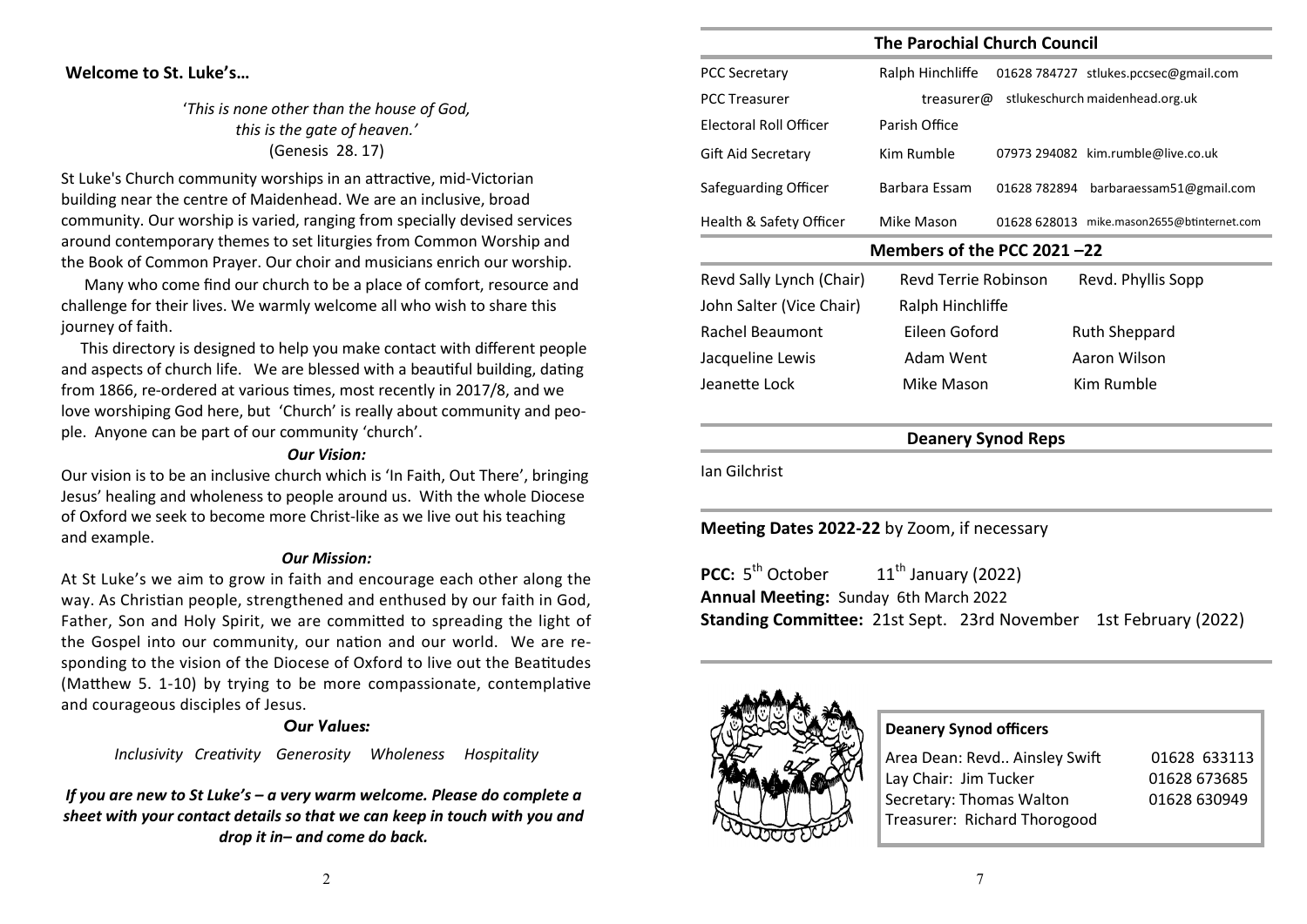| Baby and Toddler group                                                | Parish office                     |                           | stlukestoddlergroup@gmail.com           |
|-----------------------------------------------------------------------|-----------------------------------|---------------------------|-----------------------------------------|
| <b>Stars and Sparks</b><br>-Children's Ministry                       | Emma Cameron                      | 07868409090               | Emma flowerpot@hotmail.com              |
| Safeguarding Officer                                                  | Barbara Essam                     | 01628 782894              | barbaraessam51@gmail.com                |
| St Luke's CofE Primary School www.st-lukesprimaryschool.co.uk         |                                   |                           |                                         |
| Headteacher                                                           | Amanda Butler                     |                           | 01628 621600 office@st-lukesprimary.com |
| <b>Chair of Governors</b>                                             | <b>Rhidian Jones</b>              |                           | 01628 783618 chair@st-lukesprimary.com  |
| <b>Foundation Governors</b>                                           | Revd Sally Lynch<br>Rhidian Jones | Mike Mason<br>Peter Child |                                         |
| <b>Church care</b>                                                    |                                   |                           |                                         |
| Events catering                                                       | Sally Somerville                  |                           | 01628 783618 salsomerville@gmail.com    |
| <b>Brass</b>                                                          | Ann Hockham                       |                           | 01628 627496 AnnHockham@aol.com         |
| <b>Fabric Committee</b>                                               | Churchwardens                     |                           |                                         |
| Coffee Rota                                                           | Dorothy Strack-<br>Hankey         | 01628 311153              | dorothyannstrack@gmail.com              |
| Church cleaning                                                       | Sally Somerville                  | above                     |                                         |
| In catering and cleaning we use fairly traded goods wherever possible |                                   |                           |                                         |

Initial enquiries via the office, then the vicar will make contact

# **Floodlighting**

Can be sponsored at £10 a week. Please ring the office or sign the sheet in church.

| Lettings       |               |              |                                          |
|----------------|---------------|--------------|------------------------------------------|
| Church         | Church Office | 01628 622733 | admin@stlukeschurch<br>maidenhead.org.uk |
| Community Hall |               |              | in-<br>fo@stlukescommunityhall.co.uk     |

# **Parking**

St. Luke's aims to be an eco-friendly church. Parking is limited in the area but there are car parks at the Magnet Leisure Centre and elsewhere within five minutes walk of church. We have some disabled parking on site. We encourage everyone to walk or cycle to church if possible!

# **Worship and Services as we emerge from lockdowns. Check our website for up to date details**

Our regular services currently are:

| <b>Sundays</b><br>8.00 am<br>10.00 am | Holy Communion, currently BCP, second Sunday monthly<br><b>Parish Communion</b>                                                                                                           |
|---------------------------------------|-------------------------------------------------------------------------------------------------------------------------------------------------------------------------------------------|
|                                       | On the first Sunday of the month we have All Age service.<br>On fifth Sundays we often do 'something different'!<br>Baptisms can now be arranged at 10.00 am or midday.                   |
| 6.00 pm                               | Sundays at Six - shared with All Saints and Church of the Good<br>Shepherd, Cox Green. Currently on Zoom, 1st and 3rd Sundays.                                                            |
| <b>Tuesday to Saturday</b>            | Morning Prayer is said daily Tuesday - Saturday at 9.00 am on Zoom.<br>Evening Prayer is said on Friday at 5.00 pm on Zoom.<br>Compline (Night Prayer) is said at 9.00 pm, as advertised. |
| <b>Midweek Communion</b>              | Wednesday 10.00 am, 2nd and 4th weeks of the month.<br>On the last Wednesday of each month the service may be followed by pray-<br>er and anointing for healing and wholeness             |
|                                       | The church is open for prayer and quiet<br>At various times, take your chance or ring the parish office for details.                                                                      |
|                                       | A notice in the porch tells you what is happening each week.                                                                                                                              |
|                                       | Pools of Stillness is a regular quiet evening in church, dates on the weekly<br>pew sheet. Details from the vicar.                                                                        |
|                                       | Keeping Company is a monthly opportunity for the bereaved to meet for<br>chat and prayer. Third Thursday at 3pm in church. Details from Parish office                                     |
|                                       | Safeguarding<br>We take safeguarding very seriously. All named leaders are DBS checked<br>and have up to date CofE safeguarding training.<br>Our policy is on our website.                |